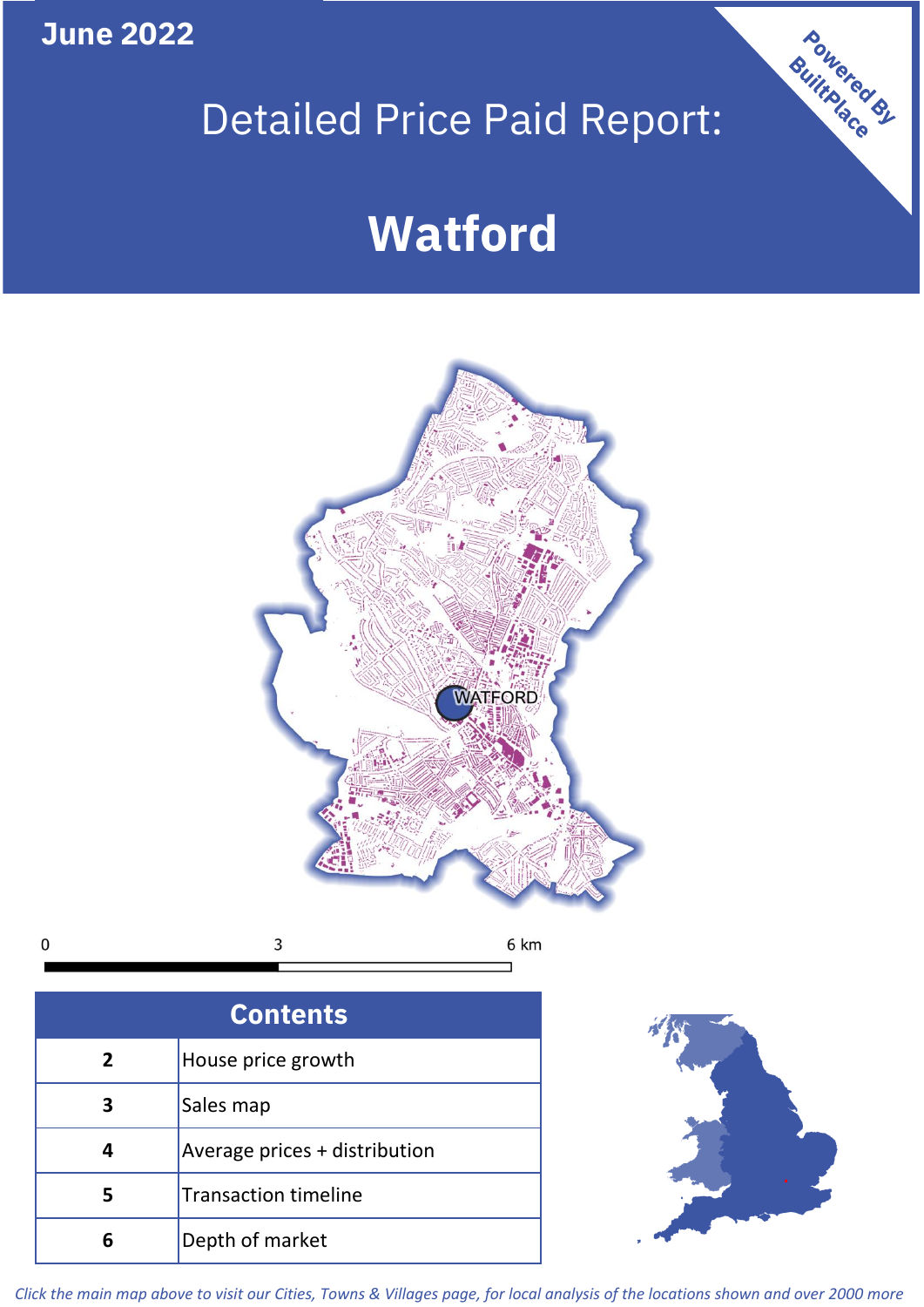#### **Headline Data**

|                     | <b>Current level</b> | 3 month  | <b>Annual</b> | 5 year  | 10 year |
|---------------------|----------------------|----------|---------------|---------|---------|
| <b>House prices</b> | £380,425             | 2.9%     | 4.6%          | 4.3%    | .2%     |
| <b>Transactions</b> | 1,307                | $-10.7%$ | 31.5%         | $-8.0%$ | $-3.8%$ |

#### **House Price Growth (April 2022 data)**

#### *Annual Change in House Prices*



House prices in Watford grew by 4.6% in the 12 months to April 2022 (based on 3-month smoothed data). By comparison national house prices grew by 10.7% and prices in the East of England grew by 11.6% over the same period.

Watford house prices are now 61.7% above their previous peak in 2007, compared to +64.9% for the East of England and +52.9% across England.



#### *Year-To-Date Change in House Prices, December to April*

Local prices have grown by 1.7% in 2022 so far, compared to a fall of 0.1% over the same period last year.

#### *Source: OS OpenData; UK House Price Index (Contains HM Land Registry data © Crown copyright)*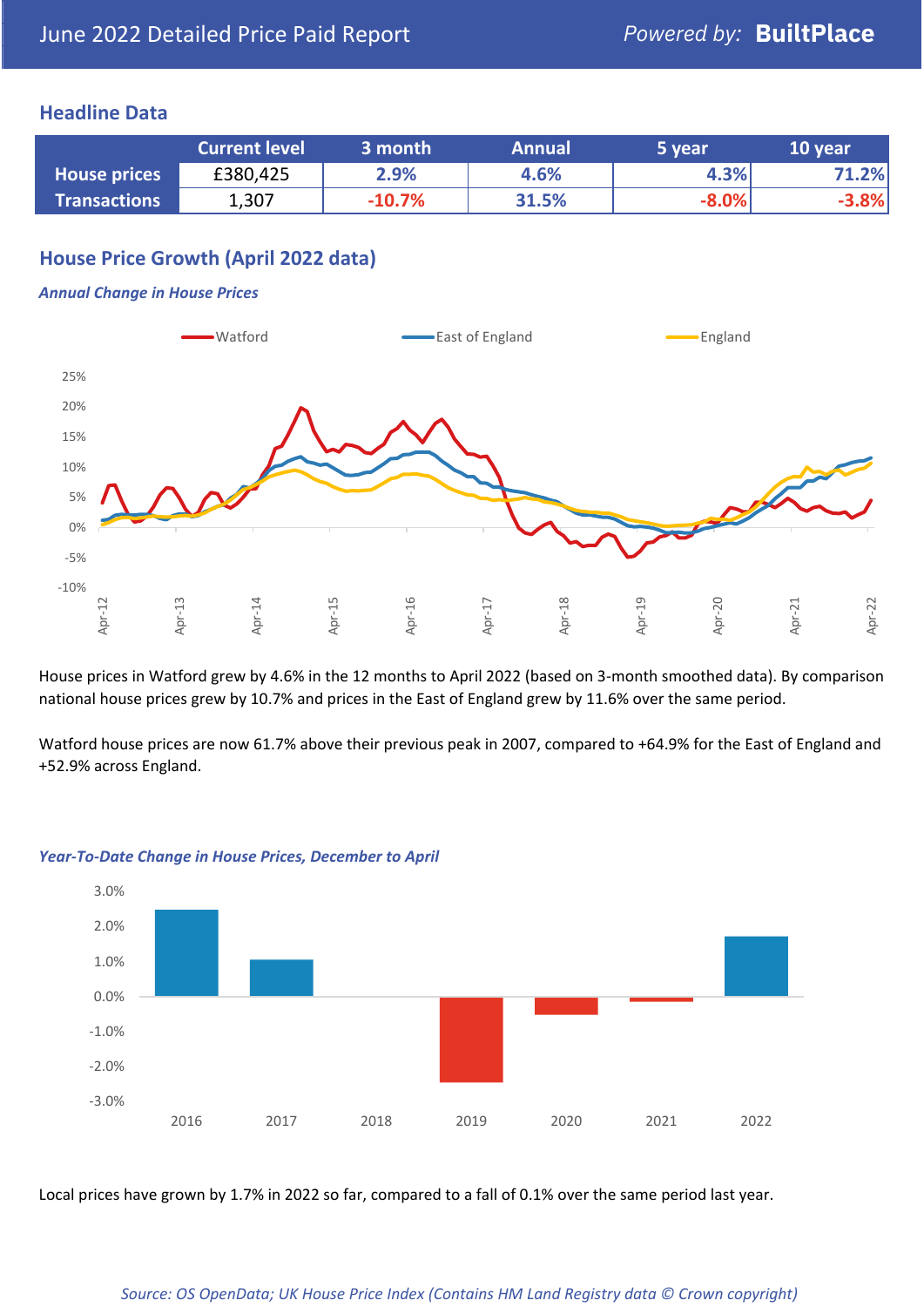## **House Price Map**

#### *12 months to April 2022*



*Each point is one postcode, coloured by the average value relative to all sales in this local authority (price bands are LA-specific quintiles).*

**Map Key**

| Min      | <b>Max</b> |                            |
|----------|------------|----------------------------|
| Up to    | £263,000   | 1st quintile / lowest 20%  |
| £263,000 | £346,000   | 2nd quintile               |
| £346,000 | £411,000   | 3rd quintile               |
| £411,000 | £519,000   | 4th quintile               |
| £519,000 | and over   | 5th quintile / highest 20% |

#### *Source: OS OpenData; UK House Price Index (Contains HM Land Registry data © Crown copyright)*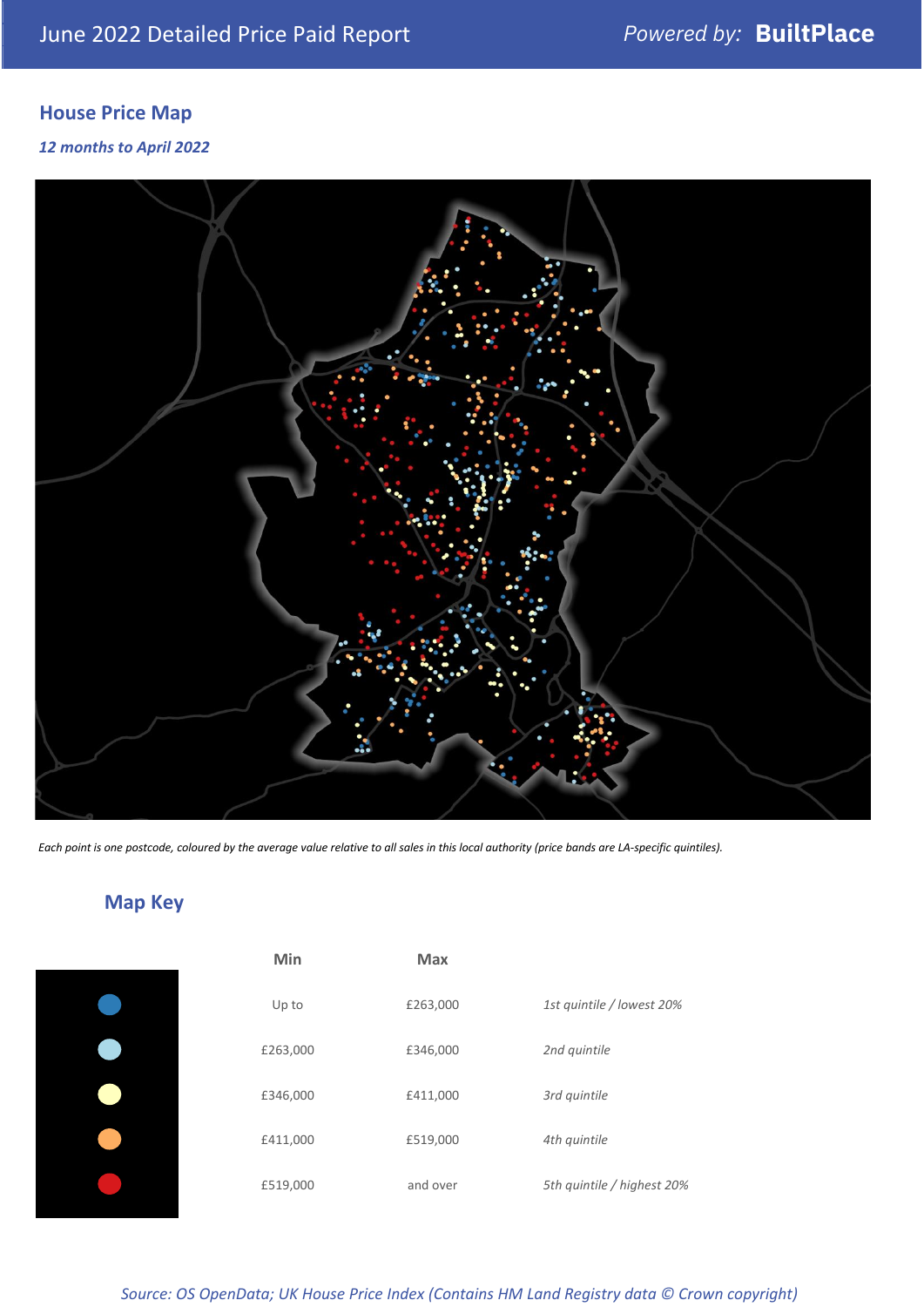### **Average House Price by Property Type**

#### *12 months to April 2022*



|                 | <b>New</b>           | <b>Second hand</b> |  |  |
|-----------------|----------------------|--------------------|--|--|
| <b>Flat</b>     | £315,995             | £264,714           |  |  |
| <b>Terraced</b> | No recorded<br>sales | £405,650           |  |  |
| Semi-detached   | No recorded<br>sales | £512,287           |  |  |
| <b>Detached</b> | No recorded<br>sales | £880,932           |  |  |

#### **House Price Distribution by Year**

*All properties, by price band and calendar year (2020 = year to date)*

|                    | 1997 | 2002 | 2007 | 2012 | 2017 | 2019 | 2020 |
|--------------------|------|------|------|------|------|------|------|
| <b>Under £100k</b> | 83%  | 14%  | 1%   | 2%   | 0%   | 0%   | 0%   |
| £100-200k          | 14%  | 68%  | 35%  | 32%  | 5%   | 5%   | 6%   |
| E200-300k          | 2%   | 12%  | 48%  | 45%  | 25%  | 22%  | 20%  |
| £300-400k          | 0%   | 3%   | 7%   | 11%  | 35%  | 29%  | 26%  |
| £400-500k          | 0%   | 2%   | 3%   | 5%   | 17%  | 22%  | 19%  |
| <b>£500k-1m</b>    | 0%   | 0%   | 5%   | 6%   | 16%  | 19%  | 26%  |
| £1-2m              | 0%   | 0%   | 0%   | 0%   | 1%   | 2%   | 4%   |
| <b>Over £2m</b>    | 0%   | 0%   | 0%   | 0%   | 0%   | 0%   | 0%   |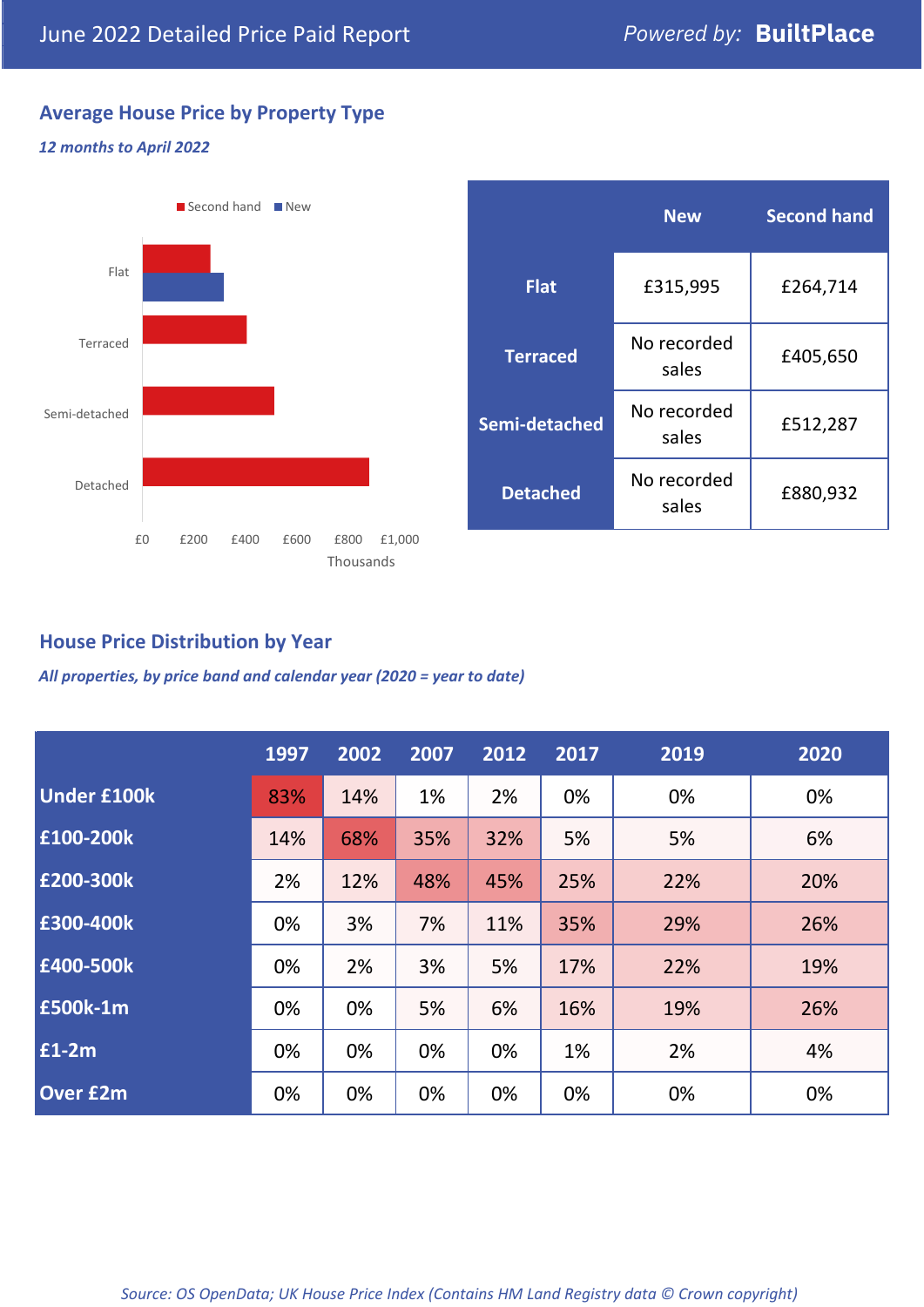### **Transactions (February 2022 data)**

*Annual Transactions, Indexed (2001-05 average = 100)*



There were 1,307 transactions in Watford during the 12 months to February 2022. This is 58% of the average from 2001- 05 and suggests activity is significantly below pre-downturn levels.

Transactions in Watford have fallen by 27.3% since 2014, compared to changes of -11.5% for East of England and -7.7% for England.



#### *Cash and New Build Sales as % of Total, by Year*

*Note: The data on this page EXCLUDES transactions identified as transfers under a power of sale/repossessions, buy-to-lets (where they can be identified by a mortgage), and transfers to non-private individuals - i.e. it comprises only Land Registry 'A' data.*